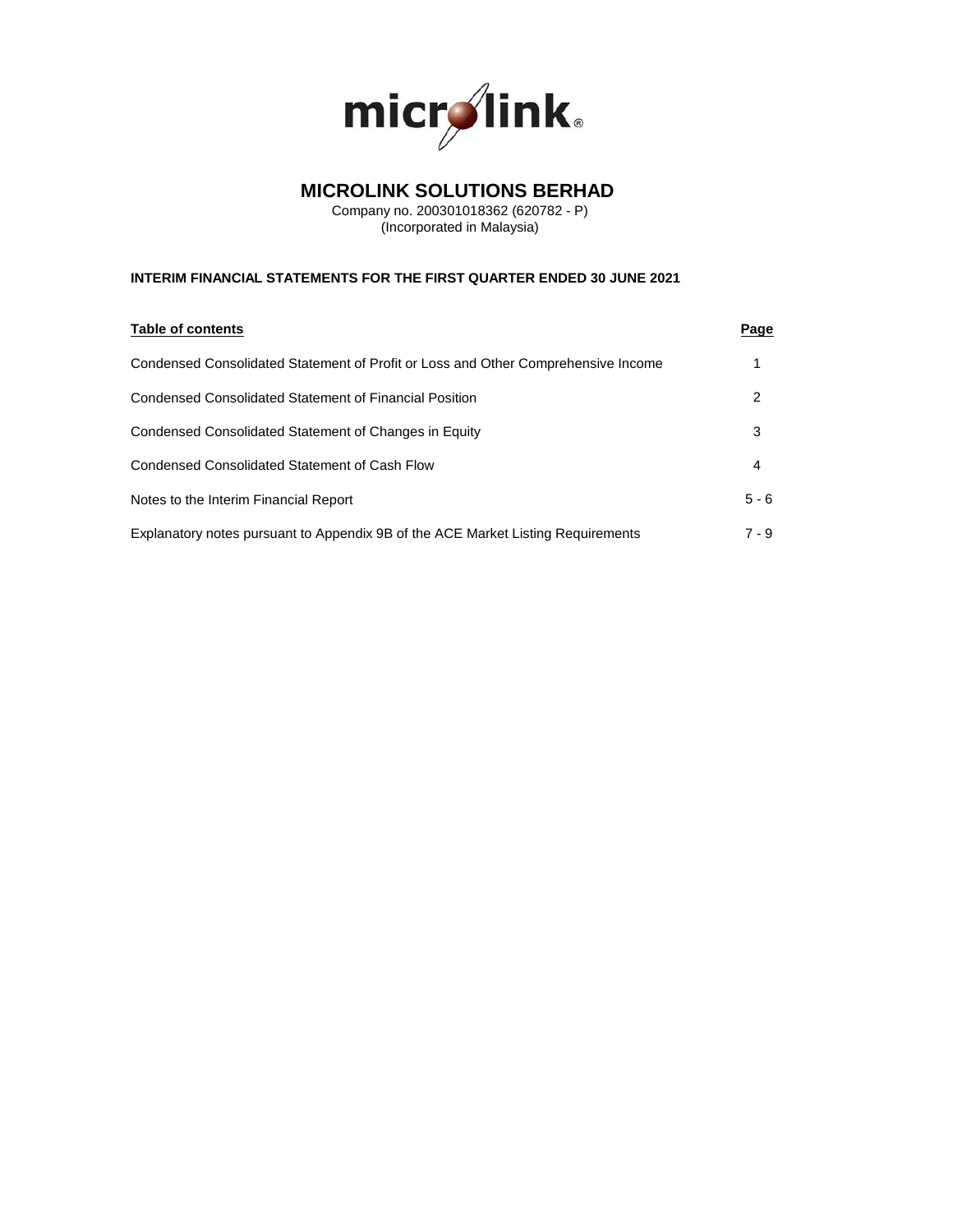

## **CONDENSED CONSOLIDATED STATEMENT OF PROFIT OR LOSS AND OTHER COMPREHENSIVE INCOME FOR THE FIRST QUARTER ENDED 30 JUNE 2021**

|                                                                                                           | <b>INDIVIDUAL QUARTER</b><br><b>THREE MONTHS ENDED</b><br>30 JUNE |                                           |                                           | <b>CUMULATIVE PERIOD</b><br><b>THREE MONTHS ENDED</b><br>30 JUNE |  |
|-----------------------------------------------------------------------------------------------------------|-------------------------------------------------------------------|-------------------------------------------|-------------------------------------------|------------------------------------------------------------------|--|
|                                                                                                           | 2021<br><b>RM'000</b><br><b>Unaudited</b>                         | 2020<br><b>RM'000</b><br><b>Unaudited</b> | 2021<br><b>RM'000</b><br><b>Unaudited</b> | 2020<br><b>RM'000</b><br><b>Unaudited</b>                        |  |
| Revenue                                                                                                   | 41,934                                                            | 34,308                                    | 41,934                                    | 34,308                                                           |  |
| Cost of sales                                                                                             | (26, 938)                                                         | (29,051)                                  | (26, 938)                                 | (29,051)                                                         |  |
| Gross profit                                                                                              | 14,996                                                            | 5,257                                     | 14,996                                    | 5,257                                                            |  |
| Other operating income                                                                                    | 159                                                               | 3,864                                     | 159                                       | 3,864                                                            |  |
| Selling and distribution expenses                                                                         | (281)                                                             | (231)                                     | (281)                                     | (231)                                                            |  |
| Administrative expenses                                                                                   | (5,782)                                                           | (4,951)                                   | (5,782)                                   | (4, 951)                                                         |  |
| Finance costs                                                                                             | (432)                                                             | (625)                                     | (432)                                     | (625)                                                            |  |
| Other operating expenses                                                                                  | (1,832)                                                           | (438)                                     | (1,832)                                   | (438)                                                            |  |
| <b>Profit before taxation</b>                                                                             | 6,828                                                             | 2,876                                     | 6,828                                     | 2,876                                                            |  |
| Taxation                                                                                                  | (300)                                                             |                                           | (300)                                     |                                                                  |  |
| Profit for the period                                                                                     | 6,528                                                             | 2,876                                     | 6,528                                     | 2,876                                                            |  |
| Other comprehensive income, net of tax<br>- item that may be reclassified subsequently to profit or loss: |                                                                   |                                           |                                           |                                                                  |  |
| Foreign currency translations for foreign operations, net of tax                                          |                                                                   | 18                                        |                                           | 18                                                               |  |
| Income tax relating to components of other comprehensive income                                           |                                                                   |                                           |                                           |                                                                  |  |
| Other comprehensive income for the period, net of tax                                                     | $\frac{1}{2}$                                                     | 18                                        | ÷,                                        | 18                                                               |  |
| Total comprehensive income for the period                                                                 | 6,528                                                             | 2,894                                     | 6,528                                     | 2,894                                                            |  |
| Profit attributable to:<br>Owners of the parent<br>Non-controlling interests                              | 6,523<br>5<br>6,528                                               | 2,879<br>(3)<br>2,876                     | 6,523<br>5<br>6,528                       | 2,879<br>(3)<br>2,876                                            |  |
| Total comprehensive income attributable to:<br>Owners of the parent<br>Non-controlling interests          | 6,523<br>5<br>6,528                                               | 2,874<br>20<br>2,894                      | 6,523<br>5<br>6,528                       | 2,874<br>20<br>2,894                                             |  |
| Earnings per share (sen):<br><b>Basic</b><br><b>Diluted</b>                                               | 2.70<br>2.70                                                      | 1.56<br>1.56                              | 2.70<br>2.70                              | 1.56<br>1.56                                                     |  |

## **Note:**

These condensed interim financial statements should be read in conjunction with the audited financial statements for the year ended 31 March 2021 and the accompanying explanatory notes attached to the interim financial statements.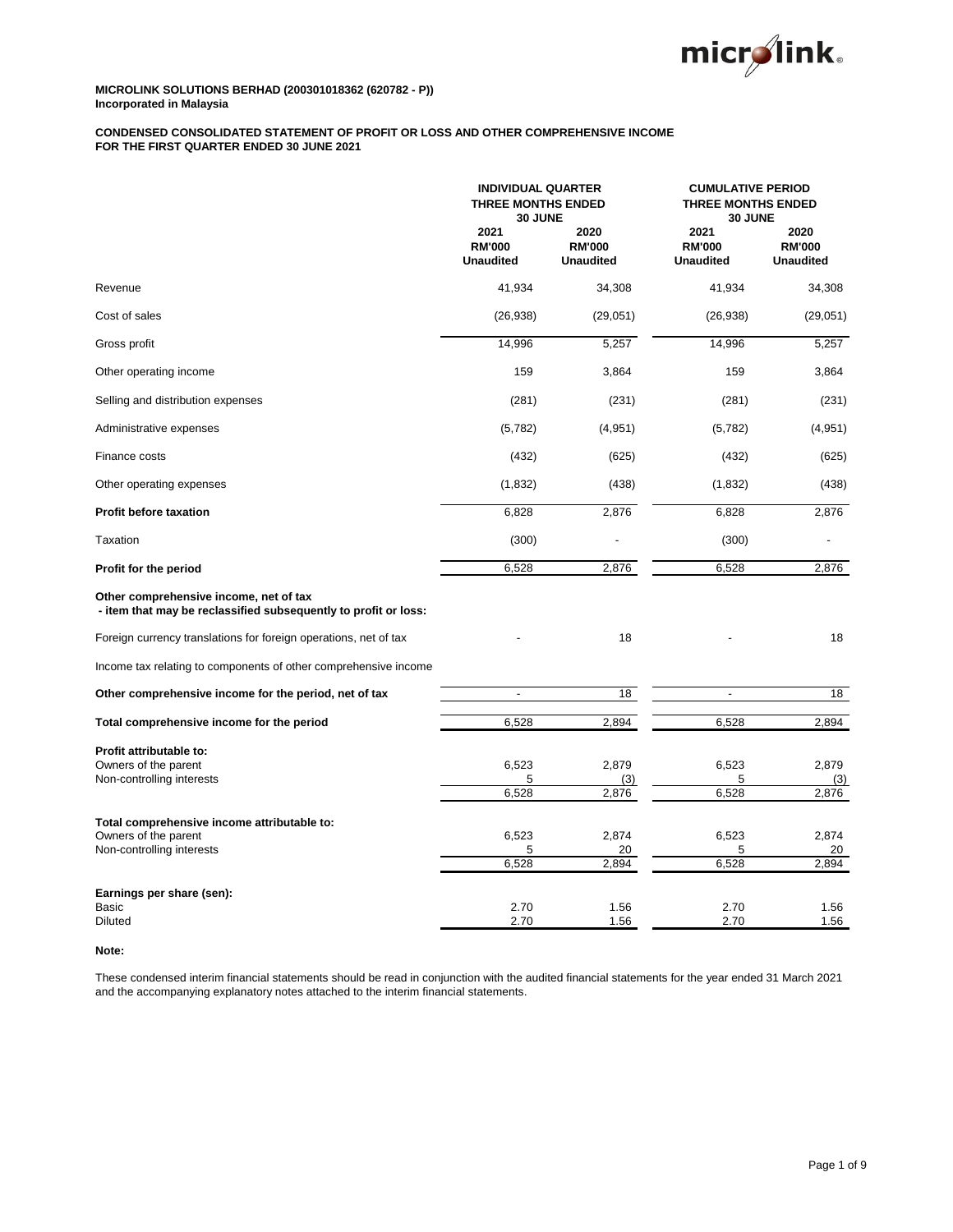

## **CONDENSED CONSOLIDATED STATEMENT OF FINANCIAL POSITION AS AT 30 JUNE 2021**

|                                                                                       | As At<br>30 June 2021<br><b>RM'000</b><br><b>Unaudited</b> | As At<br>31 March 2021<br><b>RM'000</b><br><b>Audited</b> |
|---------------------------------------------------------------------------------------|------------------------------------------------------------|-----------------------------------------------------------|
| <b>ASSETS</b>                                                                         |                                                            |                                                           |
| <b>Non-Current Assets</b>                                                             |                                                            |                                                           |
| Property, plant and equipment                                                         | 366                                                        | 288                                                       |
| Right-of-use assets                                                                   | 5,069                                                      | 5,385                                                     |
| Investment in Joint Venture                                                           | 5                                                          | 5                                                         |
| Goodwill                                                                              | 18,409                                                     | 18,409                                                    |
| Software development expenditure<br>Other investments                                 | 72,849<br>105                                              | 63,313<br>105                                             |
| Lease receivables                                                                     |                                                            | 2,317                                                     |
| Deferred tax assets                                                                   | 3,011                                                      | 3,010                                                     |
|                                                                                       | 99,814                                                     | 92,832                                                    |
| <b>Current Assets</b>                                                                 |                                                            |                                                           |
| Inventories                                                                           | 1,117                                                      | 1,127                                                     |
| Contract costs                                                                        | 4,722                                                      | 5,495                                                     |
| Other investments<br>Trade receivables                                                | 83                                                         | 99                                                        |
|                                                                                       | 31,089<br>17,967                                           | 32,768<br>10,150                                          |
| Other receivables, deposits and prepayments<br>Contract assets                        | 7,918                                                      | 7,389                                                     |
| Lease receivables                                                                     | 328                                                        | 2,085                                                     |
| Amount owing by ultimate holding company                                              | ä,                                                         | 23,526                                                    |
| Amount owing by immediate holding company                                             |                                                            | 15,461                                                    |
| Current tax assets                                                                    | 4,574                                                      | 3,714                                                     |
| Cash and bank balances                                                                | 30,714<br>98,512                                           | 11,014<br>112,828                                         |
|                                                                                       |                                                            |                                                           |
| <b>TOTAL ASSETS</b>                                                                   | 198,326                                                    | 205,660                                                   |
| <b>EQUITY AND LIABILITIES</b>                                                         |                                                            |                                                           |
| Equity attributable to owners of the Parent                                           |                                                            |                                                           |
| Share capital                                                                         | 105,583                                                    | 105,583                                                   |
| Reserves                                                                              | 42                                                         | 42                                                        |
| <b>Retained Earnings</b>                                                              | 20,375<br>126,000                                          | 13,852<br>119,477                                         |
| <b>Non-controlling interests</b>                                                      | 492                                                        | 487                                                       |
| <b>TOTAL EQUITY</b>                                                                   | 126,492                                                    | 119,964                                                   |
| <b>Non-Current Liabilities</b>                                                        |                                                            |                                                           |
| Provision for gratuity obligations                                                    | 2,135                                                      | 2,135                                                     |
| Other pavables and accruals                                                           | 157                                                        | 157                                                       |
| Lease liabilities                                                                     | 6,075                                                      | 6,822                                                     |
|                                                                                       | 8,367                                                      | 9,114                                                     |
| <b>Current Liabilities</b>                                                            |                                                            |                                                           |
| Trade payables                                                                        | 11,626                                                     | 18,667                                                    |
| Other payables and accruals                                                           | 15,399                                                     | 15,396                                                    |
| <b>Contract liabilities</b>                                                           | 16,712                                                     | 17,704                                                    |
| Amount owing to ultimate holding company<br>Amount owing to immediate holding company | 63                                                         | 59<br>65                                                  |
| Borrowings                                                                            | 16,162                                                     | 20,388                                                    |
| Lease liabilities                                                                     | 2,966                                                      | 3,274                                                     |
| Current tax liabilities                                                               | 539                                                        | 1,029                                                     |
|                                                                                       | 63,467                                                     | 76,582                                                    |
| <b>TOTAL LIABILITIES</b>                                                              | 71,834                                                     | 85,696                                                    |
| TOTAL EQUITY AND LIABILITIES                                                          | 198,326                                                    | 205,660                                                   |
|                                                                                       |                                                            |                                                           |
| Net assets per share (RM)                                                             | 0.52                                                       | 0.50                                                      |

## **Note:**

These condensed interim financial statements should be read in conjunction with the audited financial statements for the year ended 31 March 2021 and the accompanying explanatory notes attached to the interim financial statements.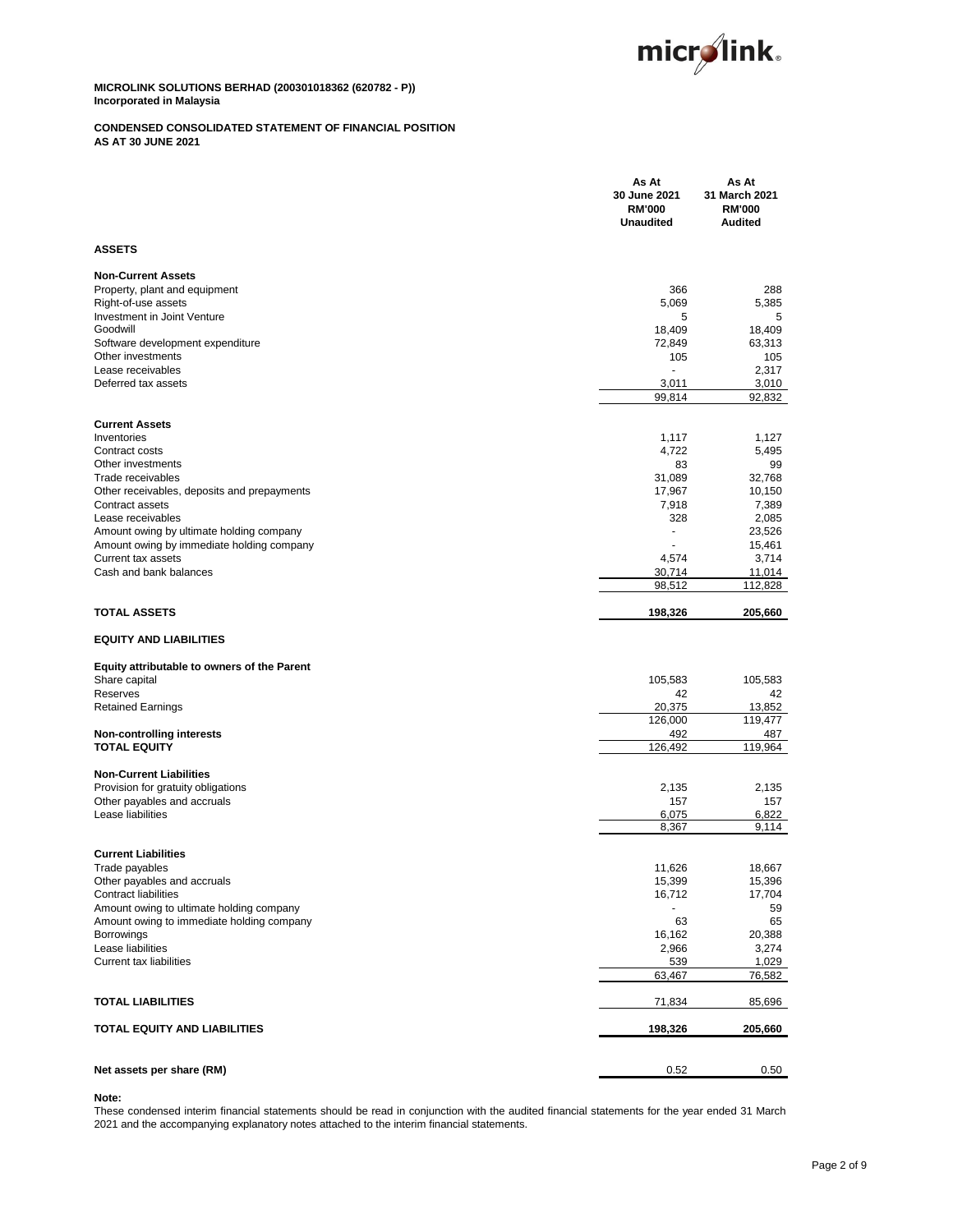

#### **CONDENSED CONSOLIDATED STATEMENT OF CHANGES IN EQUITY FOR THE FIRST QUARTER ENDED 30 JUNE 2021**

| Exchange<br>attributable to<br>Non-<br>Earnings/<br><b>Share</b><br><b>Translation</b><br>(Accumulated<br>controlling<br>owners of<br>Total<br>capital<br>losses)<br>equity<br>reserve<br>the parent<br>interests<br><b>RM</b><br><b>RM</b><br><b>RM</b><br><b>RM</b><br><b>RM</b><br><b>RM</b><br><b>Unaudited</b><br>3 months ended 30 June 2021<br>105,583<br>13.852<br>119,477<br>119,964<br>At 1 April 2021 (audited)<br>42<br>487<br>5<br>6,523<br>6,523<br>6,528<br>Profit for the period<br>Foreign currency translation for foreign operations<br>5<br>Total comprehensive income for the period<br>6,523<br>6,523<br>6,528<br><b>Transaction with owners</b><br>Ordinary shares issued pursuant to private placement<br>$\overline{a}$<br>Shares issued pursuant to Employee Share Grant Plan<br>('ESGP")<br>Dividends paid<br>Total transactions with owners<br>105,583<br>42<br>126,000<br>126,492<br>At 30 June 2021<br>20,375<br>492<br><b>Unaudited</b><br>3 months ended 30 June 2020<br>52,833<br>(14, 215)<br>45<br>38,663<br>444<br>39,107<br>At 1 April 2020 (audited)<br>(3)<br>Profit for the period<br>2,879<br>2,879<br>2,876<br>$\overline{a}$<br>Foreign currency translation for foreign operations<br>23<br>(5)<br>(5)<br>18<br>$\overline{\phantom{a}}$<br>(5)<br>20<br>2,874<br>2,894<br>Total comprehensive income for the period<br>2,879<br><b>Transaction with owners</b><br>Ordinary shares issued pursuant to private placement<br>Shares issued pursuant to Employee Share Grant Plan<br>Dividends paid<br>Total transactions with owners<br>52,833<br>40<br>(11, 336)<br>41,537<br>464<br>42,001<br>At 30 June 2020 |  | Non-distributable -------------------> | <b>Retained</b> | Total |  |
|-----------------------------------------------------------------------------------------------------------------------------------------------------------------------------------------------------------------------------------------------------------------------------------------------------------------------------------------------------------------------------------------------------------------------------------------------------------------------------------------------------------------------------------------------------------------------------------------------------------------------------------------------------------------------------------------------------------------------------------------------------------------------------------------------------------------------------------------------------------------------------------------------------------------------------------------------------------------------------------------------------------------------------------------------------------------------------------------------------------------------------------------------------------------------------------------------------------------------------------------------------------------------------------------------------------------------------------------------------------------------------------------------------------------------------------------------------------------------------------------------------------------------------------------------------------------------------------------------------------------------------------------------------------|--|----------------------------------------|-----------------|-------|--|
|                                                                                                                                                                                                                                                                                                                                                                                                                                                                                                                                                                                                                                                                                                                                                                                                                                                                                                                                                                                                                                                                                                                                                                                                                                                                                                                                                                                                                                                                                                                                                                                                                                                           |  |                                        |                 |       |  |
|                                                                                                                                                                                                                                                                                                                                                                                                                                                                                                                                                                                                                                                                                                                                                                                                                                                                                                                                                                                                                                                                                                                                                                                                                                                                                                                                                                                                                                                                                                                                                                                                                                                           |  |                                        |                 |       |  |
|                                                                                                                                                                                                                                                                                                                                                                                                                                                                                                                                                                                                                                                                                                                                                                                                                                                                                                                                                                                                                                                                                                                                                                                                                                                                                                                                                                                                                                                                                                                                                                                                                                                           |  |                                        |                 |       |  |
|                                                                                                                                                                                                                                                                                                                                                                                                                                                                                                                                                                                                                                                                                                                                                                                                                                                                                                                                                                                                                                                                                                                                                                                                                                                                                                                                                                                                                                                                                                                                                                                                                                                           |  |                                        |                 |       |  |
|                                                                                                                                                                                                                                                                                                                                                                                                                                                                                                                                                                                                                                                                                                                                                                                                                                                                                                                                                                                                                                                                                                                                                                                                                                                                                                                                                                                                                                                                                                                                                                                                                                                           |  |                                        |                 |       |  |
|                                                                                                                                                                                                                                                                                                                                                                                                                                                                                                                                                                                                                                                                                                                                                                                                                                                                                                                                                                                                                                                                                                                                                                                                                                                                                                                                                                                                                                                                                                                                                                                                                                                           |  |                                        |                 |       |  |
|                                                                                                                                                                                                                                                                                                                                                                                                                                                                                                                                                                                                                                                                                                                                                                                                                                                                                                                                                                                                                                                                                                                                                                                                                                                                                                                                                                                                                                                                                                                                                                                                                                                           |  |                                        |                 |       |  |
|                                                                                                                                                                                                                                                                                                                                                                                                                                                                                                                                                                                                                                                                                                                                                                                                                                                                                                                                                                                                                                                                                                                                                                                                                                                                                                                                                                                                                                                                                                                                                                                                                                                           |  |                                        |                 |       |  |
|                                                                                                                                                                                                                                                                                                                                                                                                                                                                                                                                                                                                                                                                                                                                                                                                                                                                                                                                                                                                                                                                                                                                                                                                                                                                                                                                                                                                                                                                                                                                                                                                                                                           |  |                                        |                 |       |  |
|                                                                                                                                                                                                                                                                                                                                                                                                                                                                                                                                                                                                                                                                                                                                                                                                                                                                                                                                                                                                                                                                                                                                                                                                                                                                                                                                                                                                                                                                                                                                                                                                                                                           |  |                                        |                 |       |  |
|                                                                                                                                                                                                                                                                                                                                                                                                                                                                                                                                                                                                                                                                                                                                                                                                                                                                                                                                                                                                                                                                                                                                                                                                                                                                                                                                                                                                                                                                                                                                                                                                                                                           |  |                                        |                 |       |  |
|                                                                                                                                                                                                                                                                                                                                                                                                                                                                                                                                                                                                                                                                                                                                                                                                                                                                                                                                                                                                                                                                                                                                                                                                                                                                                                                                                                                                                                                                                                                                                                                                                                                           |  |                                        |                 |       |  |
|                                                                                                                                                                                                                                                                                                                                                                                                                                                                                                                                                                                                                                                                                                                                                                                                                                                                                                                                                                                                                                                                                                                                                                                                                                                                                                                                                                                                                                                                                                                                                                                                                                                           |  |                                        |                 |       |  |
|                                                                                                                                                                                                                                                                                                                                                                                                                                                                                                                                                                                                                                                                                                                                                                                                                                                                                                                                                                                                                                                                                                                                                                                                                                                                                                                                                                                                                                                                                                                                                                                                                                                           |  |                                        |                 |       |  |
|                                                                                                                                                                                                                                                                                                                                                                                                                                                                                                                                                                                                                                                                                                                                                                                                                                                                                                                                                                                                                                                                                                                                                                                                                                                                                                                                                                                                                                                                                                                                                                                                                                                           |  |                                        |                 |       |  |
|                                                                                                                                                                                                                                                                                                                                                                                                                                                                                                                                                                                                                                                                                                                                                                                                                                                                                                                                                                                                                                                                                                                                                                                                                                                                                                                                                                                                                                                                                                                                                                                                                                                           |  |                                        |                 |       |  |
|                                                                                                                                                                                                                                                                                                                                                                                                                                                                                                                                                                                                                                                                                                                                                                                                                                                                                                                                                                                                                                                                                                                                                                                                                                                                                                                                                                                                                                                                                                                                                                                                                                                           |  |                                        |                 |       |  |
|                                                                                                                                                                                                                                                                                                                                                                                                                                                                                                                                                                                                                                                                                                                                                                                                                                                                                                                                                                                                                                                                                                                                                                                                                                                                                                                                                                                                                                                                                                                                                                                                                                                           |  |                                        |                 |       |  |
|                                                                                                                                                                                                                                                                                                                                                                                                                                                                                                                                                                                                                                                                                                                                                                                                                                                                                                                                                                                                                                                                                                                                                                                                                                                                                                                                                                                                                                                                                                                                                                                                                                                           |  |                                        |                 |       |  |
|                                                                                                                                                                                                                                                                                                                                                                                                                                                                                                                                                                                                                                                                                                                                                                                                                                                                                                                                                                                                                                                                                                                                                                                                                                                                                                                                                                                                                                                                                                                                                                                                                                                           |  |                                        |                 |       |  |

#### **Note:**

These condensed interim financial statements should be read in conjunction with the audited financial statements for the year ended 31 March 2021 and the accompanying explanatory notes attached to the interim financial statements.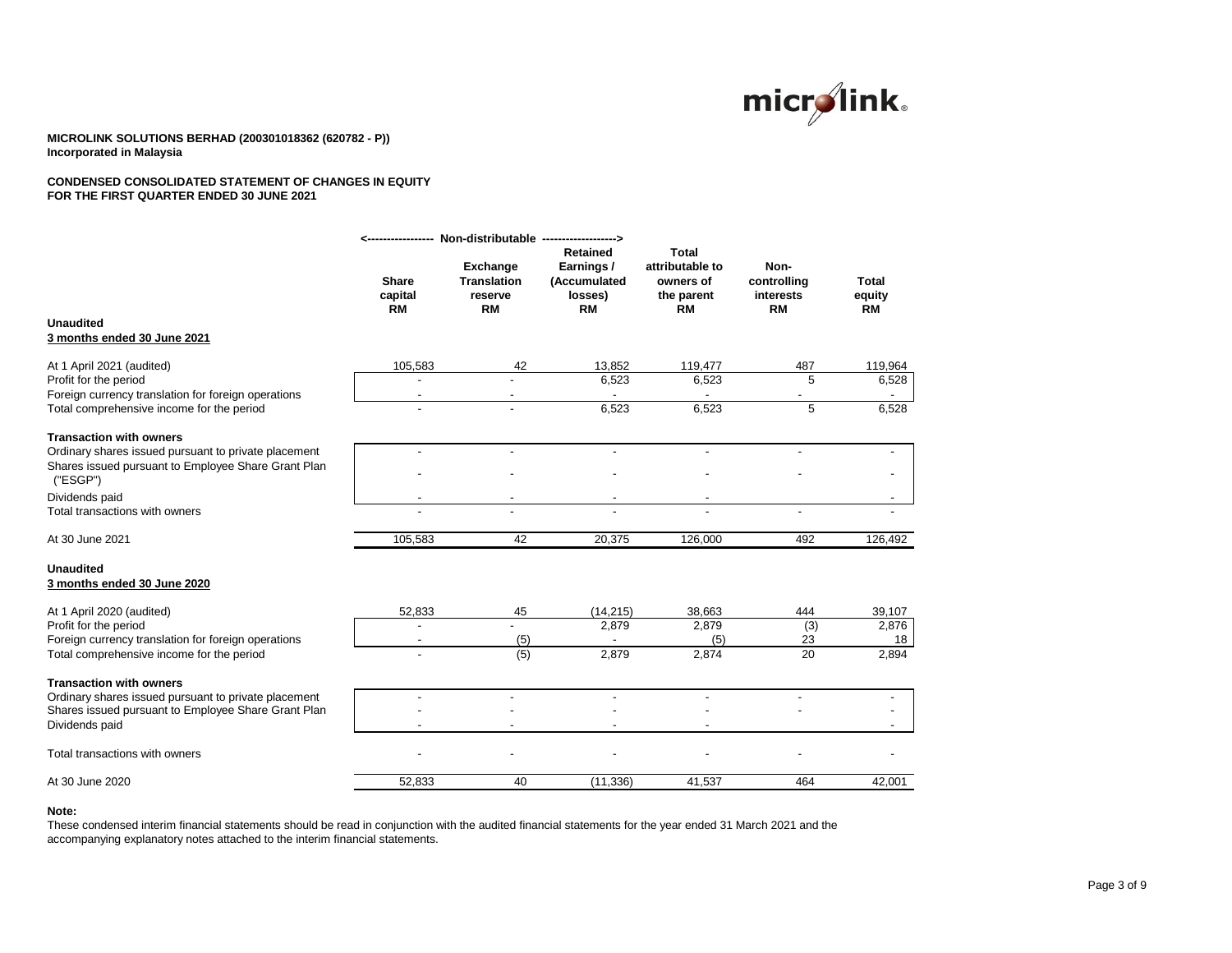

# **CONDENSED CONSOLIDATED STATEMENT OF CASH FLOW FOR THE FIRST QUARTER ENDED 30 JUNE 2021** (The figures have not been audited)

|                                                                         | <b>Current Year</b><br>3 months ended<br>30 June 2021<br><b>RM'000</b><br><b>Unaudited</b> | <b>Preceding Year</b><br>3 months ended<br>30 June 2020<br><b>RM'000</b><br><b>Unaudited</b> |
|-------------------------------------------------------------------------|--------------------------------------------------------------------------------------------|----------------------------------------------------------------------------------------------|
| <b>CASH FLOWS FROM OPERATING ACTIVITIES</b><br>Profit before taxation   | 6,828                                                                                      | 2,876                                                                                        |
| Adiustments for non-cash items:                                         |                                                                                            |                                                                                              |
| Amortisation of software development expenditure                        | 1,530                                                                                      | 172                                                                                          |
| Depreciation of property, plant and equipment                           | 39                                                                                         | 70                                                                                           |
| Depreciation of right-of-use assets                                     | 315                                                                                        | 198                                                                                          |
| Interest expense                                                        | 476                                                                                        | 625                                                                                          |
| Interest income                                                         | (76)                                                                                       | (144)                                                                                        |
| Net unrealised gain on foreign exchange                                 | (27)                                                                                       | (14)                                                                                         |
| Reversal of impairment loss on software development expenditure         |                                                                                            | (3,625)                                                                                      |
| Operating profit before working capital changes                         | 9,085                                                                                      | 158                                                                                          |
| Net changes in assets                                                   | 309                                                                                        | 34,013                                                                                       |
| Net changes in liabilities                                              | (8,004)                                                                                    | (36, 469)                                                                                    |
| Net cash from / (used in) operations                                    | 1,390                                                                                      | (2, 298)                                                                                     |
| Interest received                                                       | 9                                                                                          |                                                                                              |
| Tax paid                                                                | (1,649)                                                                                    | (541)                                                                                        |
| Tax refunded                                                            |                                                                                            | 2                                                                                            |
| Net cash used in operating activities                                   | (250)                                                                                      | (2, 837)                                                                                     |
| <b>CASH FLOWS FROM INVESTING ACTIVITIES</b>                             |                                                                                            |                                                                                              |
| Addition of software development expenditure                            | (11,066)                                                                                   | (193)                                                                                        |
| Advances from/Repayment to) ultimate holding company                    | 21,307                                                                                     | (51)                                                                                         |
| Advances from immediate holding company                                 | 15,459                                                                                     | 25                                                                                           |
| Interest received                                                       | 67                                                                                         | 144                                                                                          |
| Withdrawal of deposits pledged to licensed banks                        |                                                                                            | (31)                                                                                         |
| Withdrawal/(Purchase) of other investments                              | 17                                                                                         | (1)                                                                                          |
| Purchase of property, plant and equipment                               | (118)                                                                                      | (84)                                                                                         |
| Fixed deposits pledged with licensed banks                              | (13)                                                                                       |                                                                                              |
| Net cash from / (used in) investing activities                          | 25,653                                                                                     | (191)                                                                                        |
| <b>CASH FLOWS FROM FINANCING ACTIVITIES</b>                             |                                                                                            |                                                                                              |
| Interest paid                                                           | (292)                                                                                      | (505)                                                                                        |
| (Repayments)/Drawdown of borrowings                                     | (4,281)                                                                                    | 13,476                                                                                       |
| Payments of lease liabilities                                           | (1,238)                                                                                    | (1,368)                                                                                      |
| Net cash (used in) / from financing activities                          | (5,811)                                                                                    | 11,603                                                                                       |
| NET INCREASE IN CASH AND CASH EQUIVALENTS                               | 19,592                                                                                     | 8,575                                                                                        |
| CASH AND CASH EQUIVALENTS AT BEGINNING<br>OF THE PERIOD                 | 4,121                                                                                      | 13,616                                                                                       |
| <b>EFFECTS OF EXCHANGE RATE CHANGES</b><br>ON CASH AND CASH EQUIVALENTS | 42                                                                                         | 46                                                                                           |
| CASH AND CASH EQUIVALENTS AT END<br>OF THE PERIOD                       | 23,755                                                                                     | 22.237                                                                                       |

- *\* Cash and cash equivalents at the beginning and end of the financial period are net of deposits pledged to banks.*

#### **Note:**

These condensed interim financial statements should be read in conjunction with the audited financial statements for the year ended 31 March 2021<br>and the accompanying explanatory notes attached to the interim financial sta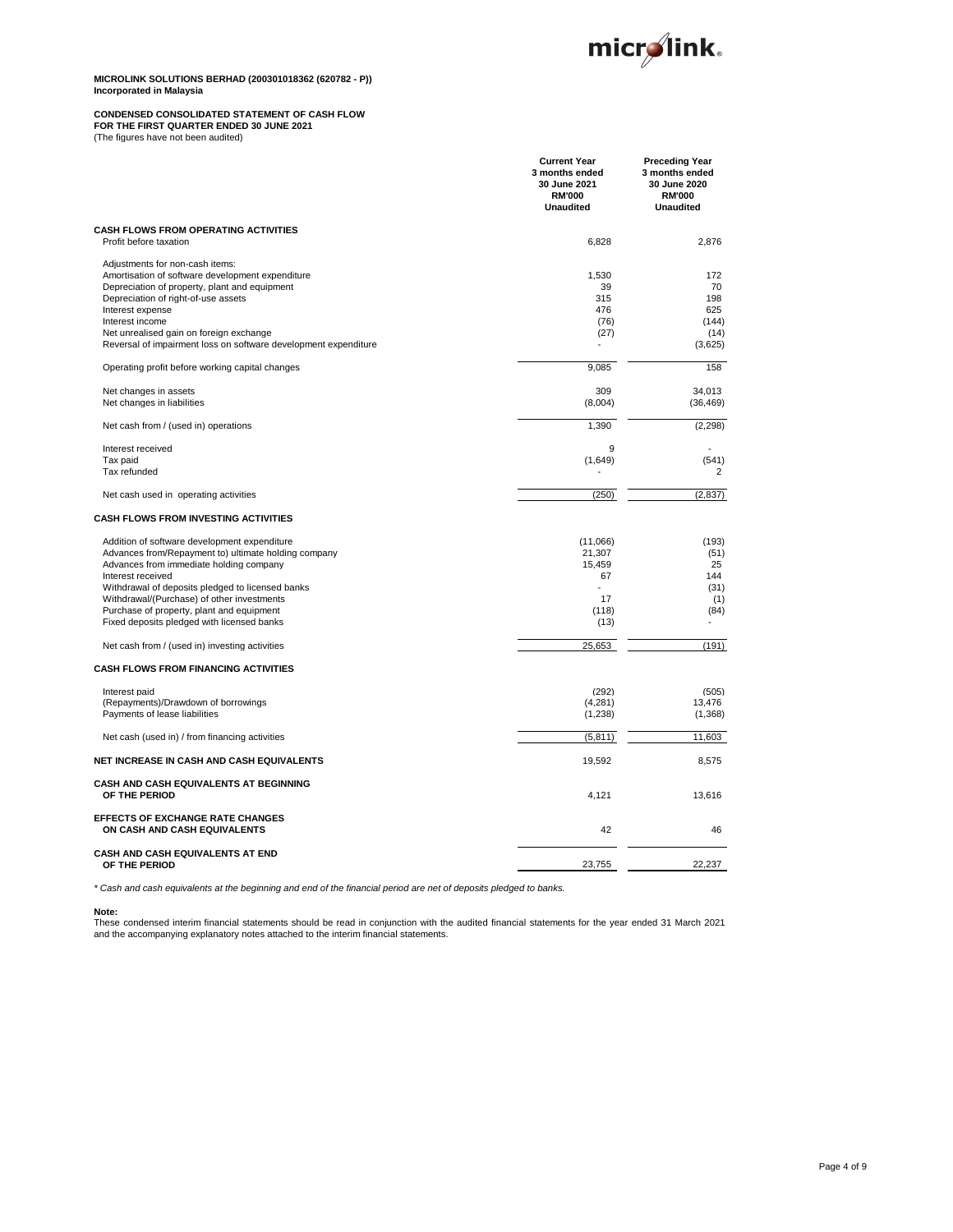

#### **MICROLINK SOLUTIONS BERHAD (200301018362 (620782 - P)) QUARTERLY REPORT ON CONSOLIDATED RESULTS FOR THE FIRST QUARTER ENDED 30 JUNE 2021**

#### **A NOTES TO THE INTERIM FINANCIAL REPORT**

#### **A1 Basis of preparation**

The interim financial statements are unaudited and have been prepared in accordance with the requirements outlined in the Malaysian Financial Reporting Standards ("MFRSs") No. 134: Interim Financial Reporting issued by the Malaysian Accounting Standards Board ("MASB"), and Paragraph 9.22 of the Bursa Malaysia Securities Berhad ACE Market Listing Requirements ("ACE Listing Requirements") and should be read in conjunction with the audited financial statements of the Company and its subsidiaries ("Group") for the financial year ended 31 March 2021. These explanatory notes attached to the interim financial statements provide an explanation of events and transactions that are significant to an understanding of the changes in the financial position and performance of the Group since the financial year ended 31 March 2021.

The accounting policies and methods of computation adopted by the Group in this interim financial statements are consistent with those adopted in the financial statements for the financial year ended 31 March 2021 except for the newly-issued accounting framework - MFRS and IC Interpretations ("IC Int.") to be applied by all Entities Other Than<br>Private Entities for the financial periods beginnin

Interest Rate Benchmark Reform Phase 2 (Amendments to MFRS 9, MFRS 139, MFRS 7, MFRS 4 and MFRS 16) Annual Improvements to MFRS Standards 2018 - 2020

Amendments to MFRS 3 Reference to the Conceptual Framework

Amendments to MFRS 116 Property, Plant and Equipment - Proceeds before Intended Use

Amendments to MFRS 137 Onerous Contracts - Cost of Fulfilling a Contract

Amendments to MFRS 101 Classification of Liabilities as Current or Non-current

MFRS 17 Insurance Contract

Amendments to MFRS 17 Insurance Contract

Disclosure of Accounting Policies (Amendments to MFRS 101 Presentation of Financial Statements)

Definition of Accounting Estimates (Amendments to MFRS 108 Accounting Policies Changes in Accounting Estimates and Errors Deferred Tax related to Assets and Liabilities arising from a Single Transaction (Amendments to MFRS 112 Income Taxes) Amendments to MFRS 10 and MFRS 128 Sale or Contribution of Assets between an Investor and its Associate or Joint Venture

The adoption of the above did not have any significant effects on the interim financial statements upon their initial application.

**A2 Audit report of preceding annual financial statements**

The preceding audited financial statements for the financial year 31 March 2021 were not subjected to any qualification.

#### **A3 Seasonal or cyclical factors**

The business operations of the Group are not materially affected by any seasonal or cyclical factors.

#### **A4 Unusual items affecting assets, liabilities, equity, net income or cash flows**

There were no unusual items affecting assets, liabilities, equity, net income or cash flows of the Group for the current quarter under review.

#### **A5 Material changes in estimates**

There were no changes in estimates of amounts which have a material effect in the current quarter under review.

#### **A6 Dividend paid**

No dividend has been paid in current quarter under review

#### **A7 Segmental information**

The Group's reportable segments were identified as follows:-

- (i) Financial Services Provision of business and technical services for financial institutions
- (ii) Enterprise Solutions Provision of emerging technologies for enterprise
- (iii) Distribution Services Distribution and maintenance of computer equipment and software
- (iv) Solution Delivery Provision of project and software solutions delivery services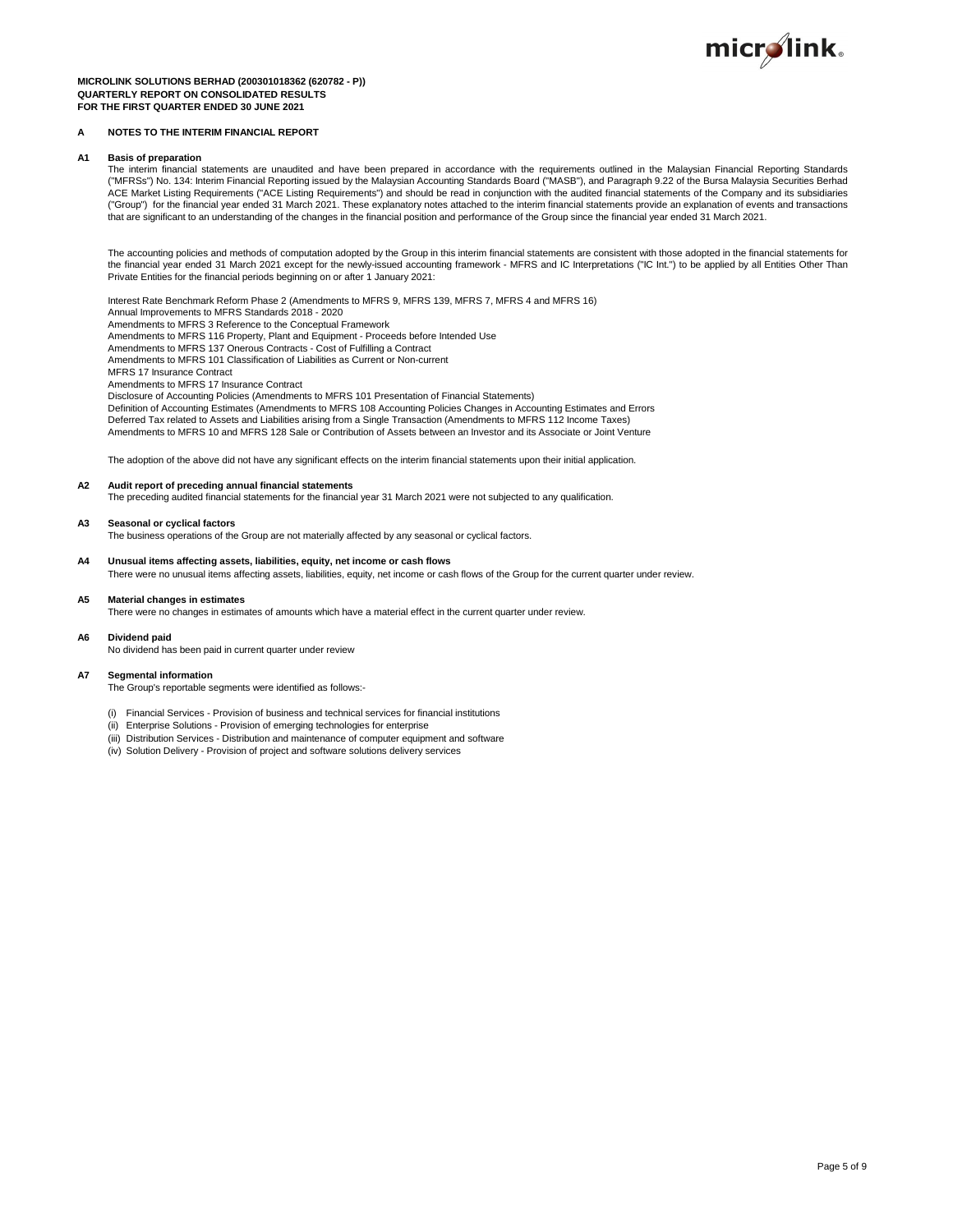

#### **A NOTES TO THE INTERIM FINANCIAL REPORT (Cont'd)**

#### **A7 Segmental information (Cont'd)**

| <b>Business Segments</b>                 | <b>Financial Services</b><br><b>RM'000</b> | Enterprise<br><b>Solutions</b><br><b>RM'000</b> | <b>Distribution</b><br><b>Services</b><br><b>RM'000</b> | <b>Solution</b><br><b>Delivery</b><br><b>RM'000</b> | <b>Elimination</b><br><b>RM'000</b> | Consolidation<br><b>RM'000</b> |
|------------------------------------------|--------------------------------------------|-------------------------------------------------|---------------------------------------------------------|-----------------------------------------------------|-------------------------------------|--------------------------------|
| 3 months ended 30 June 2021              |                                            |                                                 |                                                         |                                                     |                                     |                                |
| <b>External sales</b>                    | 12,885                                     | 4,759                                           | 23,090                                                  | 1,200                                               |                                     | 41,934                         |
| Inter-segment sales                      | 2,115                                      | 137                                             | 1,119                                                   | 203                                                 | (3,574)                             |                                |
| Total                                    | 15,000                                     | 4,896                                           | 24,209                                                  | 1,403                                               | (3,574)                             | 41,934                         |
| <b>Results</b>                           |                                            |                                                 |                                                         |                                                     |                                     |                                |
| Segment results                          | 4,895                                      | 2,294                                           | (502)                                                   | 737                                                 | (196)                               | 7,228                          |
| Interest expense                         | (213)                                      | (55)                                            | (211)                                                   |                                                     | 3                                   | (476)                          |
| Interest income                          | 40                                         | 13                                              | 23                                                      | ٠                                                   |                                     | 76                             |
| Taxation                                 |                                            |                                                 |                                                         | (300)                                               |                                     | (300)                          |
| Profit / (Loss) for the financial period | 4,722                                      | 2,252                                           | (690)                                                   | 437                                                 | (193)                               | 6,528                          |
| 3 months ended 30 June 2020              |                                            |                                                 |                                                         |                                                     |                                     |                                |
| <b>External sales</b>                    | 5,383                                      | 1,509                                           | 27,416                                                  |                                                     |                                     | 34,308                         |
| Inter-segment sales                      | 2,597                                      | 89                                              | 732                                                     | 62                                                  | (3,480)                             |                                |
| Total                                    | 7,980                                      | 1,598                                           | 28,148                                                  | 62                                                  | (3,480)                             | 34,308                         |
| <b>Results</b>                           |                                            |                                                 |                                                         |                                                     |                                     |                                |
| Segment results                          | 4,237                                      | (803)                                           | 427                                                     | (567)                                               | 63                                  | 3,357                          |
| Interest expense                         | (105)                                      | (54)                                            | (449)                                                   | (17)                                                |                                     | (625)                          |
| Interest income                          | 37                                         | 82                                              | 24                                                      |                                                     |                                     | 144                            |
| Taxation                                 |                                            |                                                 |                                                         |                                                     |                                     |                                |
| Profit / (Loss) for the financial period | 4,169                                      | (775)                                           | $\overline{2}$                                          | (583)                                               | 63                                  | 2,876                          |

**A8 Valuation of property, plant and equipment**

The Group did not carry out any valuation of its property, plant and equipment.

#### **A9 Material events subsequent to the end of the quarter**

On 10 June 2021, the Group proposed to undertake proposed bonus issue of up to 863,976,624 new ordinary shares on the basis of 3 bonus shares for every 1 existing ordinary share. On 12 July 2021, Bursa Securities had approved the listing and quotation of up to 863,976,624 bonus shares to be issued pursuant to the proposed bonus issue.

On 23 August 2021, the Group announced that the bonus issue has been completed following the listing and quotation of 727,771,020 bonus issue.

Saved as disclosed above, there were no material events announced subsequent to the end of the current financial period under review up to the date of this announcement.

#### **A10 Changes in the composition of the Group**

There were no changes in the composition of the Group for the current quarter under review.

#### **A11 Contingent liabilities**

The Directors are of the opinion that the Group has no contingent liabilities which, upon crystallisation would have a material impact on the financial position and business of the Group as at 17 August 2021 (the latest practicable date which is not earlier than 7 days from the date of issue of this financial results).

#### **A12 Cash and bank balances**

|                                                                               | <b>Current year</b><br>as at<br>30 June 2021<br><b>RM'000</b> |
|-------------------------------------------------------------------------------|---------------------------------------------------------------|
| Cash and bank balances<br>Fixed deposits with licensed financial institutions | 26,653<br>4,061                                               |
| Less: Fixed deposits pledged with licensed banks                              | 30,714<br>(4,054)                                             |
| Bank overdraft                                                                | (2,905)                                                       |
|                                                                               | 23,755                                                        |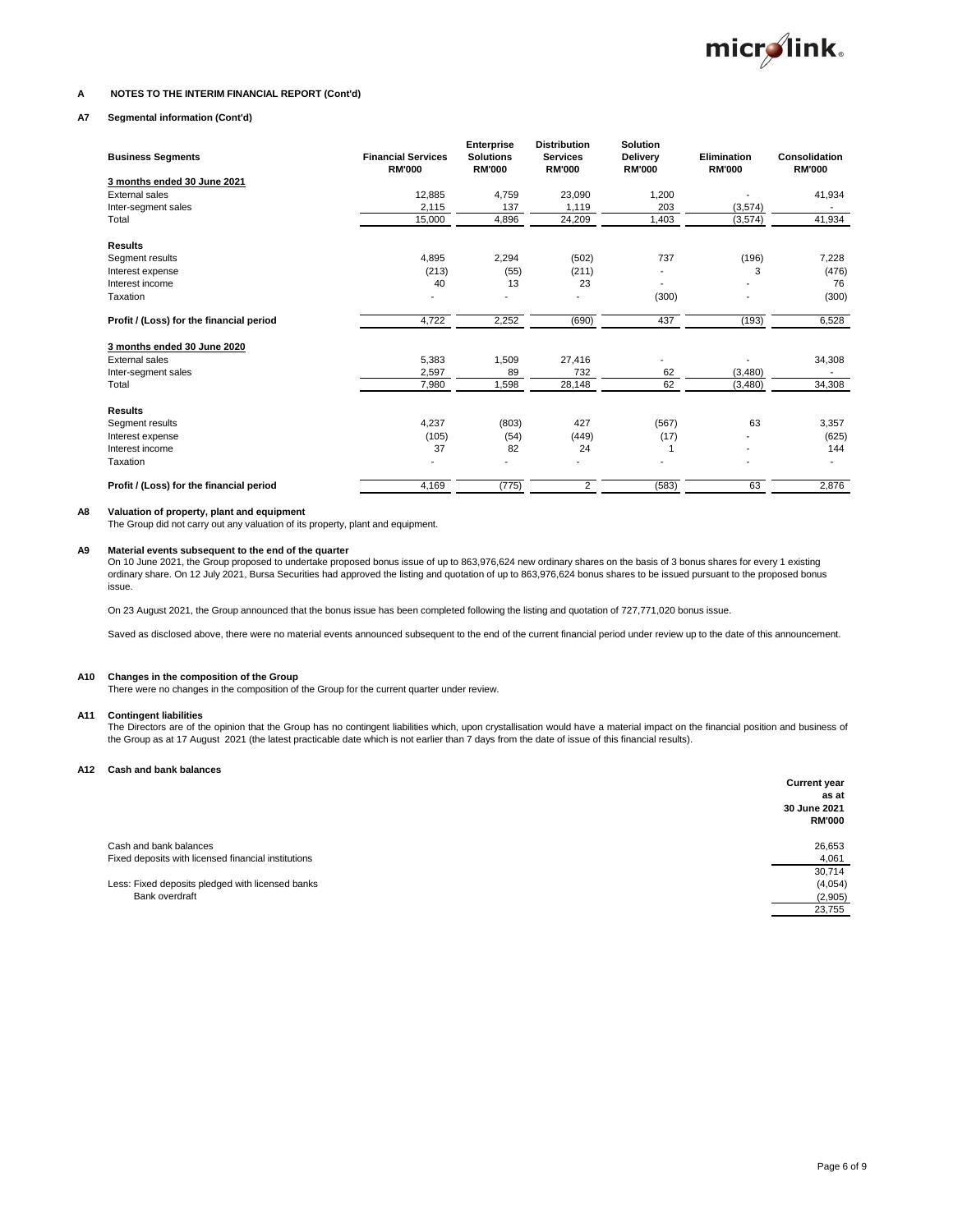

#### **B EXPLANATORY NOTES PURSUANT TO APPENDIX 9B OF THE ACE LISTING REQUIREMENTS**

#### **B1 Review of performance**

The summary breakdown of revenue by business segments of the Group is as follows:-

|                              | <b>Individual Quarter</b> |                        |          | <b>Cumulative Period</b> |                        |               |  |
|------------------------------|---------------------------|------------------------|----------|--------------------------|------------------------|---------------|--|
|                              |                           | 3 months ended 30 June |          |                          | 3 months ended 30 June |               |  |
|                              | 2021                      | 2020                   | Variance | 2021                     | 2020                   | Variance      |  |
|                              | <b>RM'000</b>             | <b>RM'000</b>          | %        | <b>RM'000</b>            | <b>RM'000</b>          | $\frac{0}{0}$ |  |
| <b>Financial Services</b>    | 15.000                    | 7.980                  | 88%      | 15.000                   | 7.980                  | 88%           |  |
| <b>Enterprise Solutions</b>  | 4.896                     | .598                   | 206%     | 4.896                    | 1.598                  | 206%          |  |
| <b>Distribution Services</b> | 24.209                    | 28.148                 | $-14%$   | 24.209                   | 28.148                 | $-14%$        |  |
| <b>Solution Delivery</b>     | 1.403                     | 62                     | 2163%    | 1.403                    | 62                     | 2163%         |  |
|                              | 45.508                    | 37.788                 | 20%      | 45.508                   | 37.788                 | 20%           |  |
| Less : Inter Segment Revenue | (3,574)                   | (3,480)                |          | (3.574)                  | (3,480)                |               |  |
| <b>Total Group Revenue</b>   | 41.934                    | 34.308                 | 22%      | 41.934                   | 34.308                 | 22%           |  |

The Group's revenue increased in the current quarter under review by RM7.63 million as compared to the revenue achieved in the corresponding quarter of preceding year. The higher revenue was mainly attributable to higher order fulfilments and progress billings particularly in Financial Services and Enterprise Solutions segments.

The summary breakdown of profit before taxation by business segments of the Group is as follows:-

|                                 | <b>Individual Quarter</b> |                        |           | <b>Cumulative Period</b> |               |           |
|---------------------------------|---------------------------|------------------------|-----------|--------------------------|---------------|-----------|
|                                 |                           | 3 months ended 30 June |           | 3 months ended 30 June   |               |           |
|                                 | 2021                      | 2020                   | Variance  | 2021                     | 2020          | Variance  |
|                                 | <b>RM'000</b>             | <b>RM'000</b>          | %         | <b>RM'000</b>            | <b>RM'000</b> | $\%$      |
| <b>Financial Services</b>       | 4.722                     | 4.169                  | 13%       | 4.722                    | 4.169         | 13%       |
| <b>Enterprise Solutions</b>     | 2.252                     | (775)                  | <b>NA</b> | 2.252                    | (775)         | <b>NA</b> |
| <b>Distribution Services</b>    | (690)                     |                        | <b>NA</b> | (690)                    |               | <b>NA</b> |
| <b>Solution Delivery</b>        | 737                       | (583)                  | <b>NA</b> | 737                      | (583)         | <b>NA</b> |
|                                 | 7.021                     | 2.813                  | 150%      | 7.021                    | 2.813         | 150%      |
| Add: Elimination                | (193)                     | 63                     |           | (193)                    | 63            |           |
| Profit before taxation (""PBT") | 6.828                     | 2.876                  | 137%      | 6.828                    | 2.876         | 137%      |

The Group recorded a PBT of RM6.83 million in the current quarter under review as compared to RM2.88 million in the previous corresponding quarter due to higher contributions from Enterprise Solutions and Solution Delivery segments. This was mainly due to higher gross profit margin recorded during the quarter.

#### **Material change in profit before taxation for the quarter reported as compared with the immediate preceding quarter**

|                        | Current<br>Quarter | Immediate<br>Preceding<br>Quarter | Change        |  |
|------------------------|--------------------|-----------------------------------|---------------|--|
|                        | <b>RM'000</b>      | <b>RM'000</b>                     | $\frac{0}{0}$ |  |
| Revenue                | 41.934             | 36,943                            | 14%           |  |
| Profit before taxation | 6,828              | 19,998                            | $-66%$        |  |

The Group recorded increase in revenue by RM4.99 million in the current quarter as compared to the immediate preceding quarter mainly attributable to higher order fulfilments and progress billings.

The group posted a decrease in PBT by RM13.17 million in the current quarter as compared to the immediate preceding quarter. The higher profit recorded in the immediate preceding quarter was mainly attributable to the reversal of the Software Development Expenditure impairments as a result of successful closure of new contracts and significant prospects for the Financial Services segment.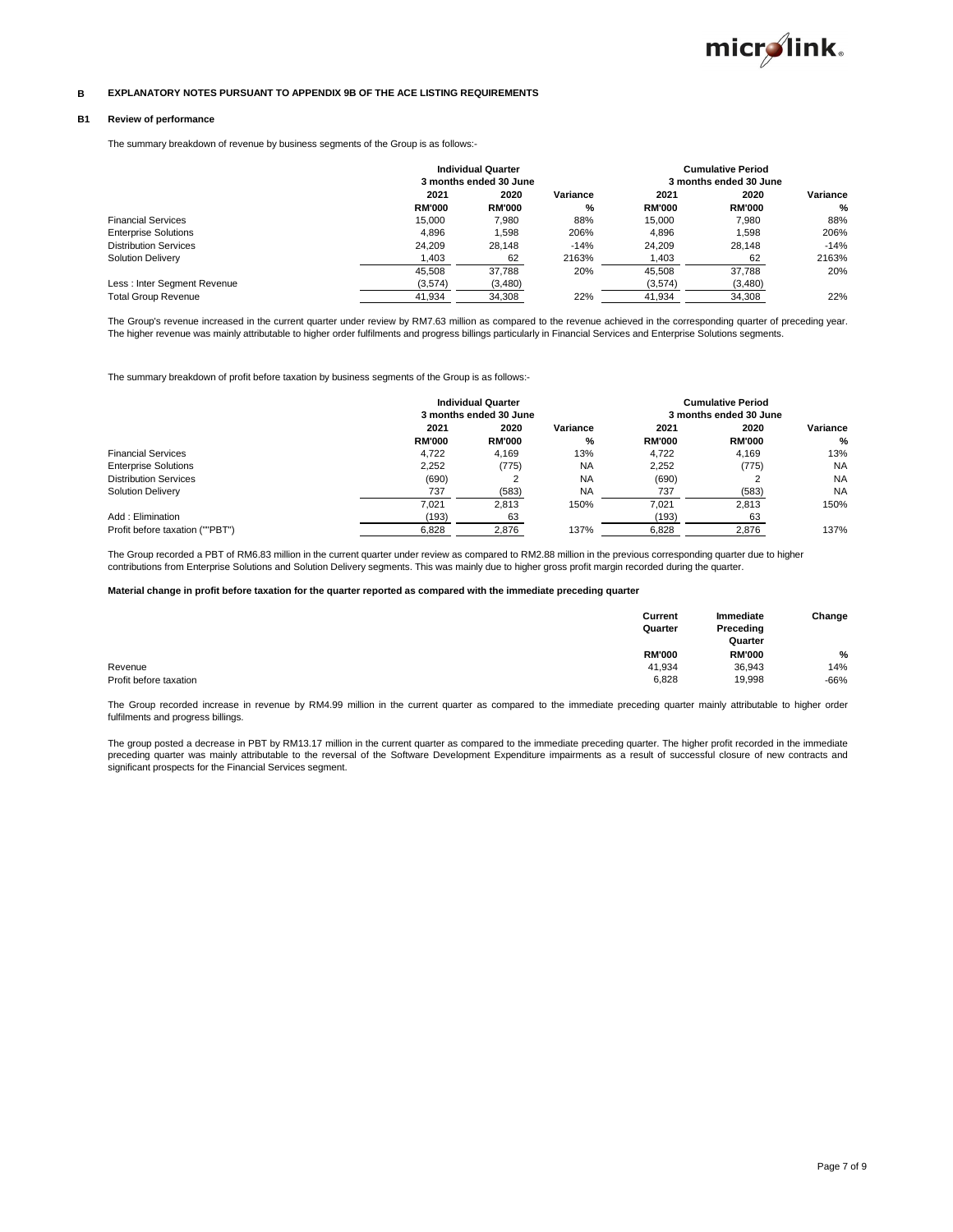

#### **B EXPLANATORY NOTES PURSUANT TO APPENDIX 9B OF THE ACE LISTING REQUIREMENTS (Cont'd)**

## **B2 Prospects**

The Board of Directors is confident that the Group will continue to deliver positive results in FY 2022 despite of the challenges caused by the COVID-19 pandemic as the outlook of the ICT industry remains robust given the marked increase in the requirement for businesses to transform digitally and automate their operations.

#### **B3 Profit forecast or guarantee**

There were no profit forecast or profit guarantee issued by the Group and the Company.

#### **B4 Income tax expense**

|                         | <b>Current quarter</b><br>30 June 2021<br><b>RM'000</b> | <b>Cumulative</b><br>30 June 2021<br><b>RM'000</b> |
|-------------------------|---------------------------------------------------------|----------------------------------------------------|
| Taxation - current year | (300)                                                   | (300)                                              |
| Taxation - prior year   | $\overline{\phantom{0}}$                                |                                                    |
| Deferred tax            | -                                                       | $\sim$                                             |
| Total                   | (300)                                                   | (300)                                              |

#### **B5 Unquoted investments and properties**

There were no purchase or disposal of unquoted investments and properties during the financial period under review.

#### **B6 Quoted securities**

There were no acquisitions or disposals of quoted securities during the financial period under review.

#### **B7 Corporate exercise and utilisation of proceeds**

On 23 December 2020, the Company announced that the Company has completed its Restricted Issue of up to 55,629,240 new ordinary shares ("Restricted Shares") in Microlink. The utilisation of proceeds are as follows:-

|      | <b>Purpose</b>                                  | <b>Proposed Utilisation</b><br><b>RM'000</b> | <b>Actual Utilisation</b><br><b>RM'000</b> | Intended<br>Timeframe<br>for Utilisation | <b>Deviation</b><br><b>RM'000</b> |
|------|-------------------------------------------------|----------------------------------------------|--------------------------------------------|------------------------------------------|-----------------------------------|
| (i)  | Working capital for Group's<br>project          | 49.634                                       | 49.634                                     | Within 18<br>months                      |                                   |
| (ii) | Expenses in relation to the<br>Restricted Issue | 400                                          | 400                                        | Within 1<br>month                        |                                   |
|      | Total                                           | 50.034                                       | 50.034                                     |                                          |                                   |

On 10 June 2021, the Group proposed to undertake proposed bonus issue of up to 863,976,624 new ordinary shares on the basis of 3 bonus shares for every 1 existing ordinary share. On 12 July 2021, Bursa Securities had approved the listing and quotation of up to 863,976,624 bonus shares to be issued pursuant to the proposed bonus issue.

On 23 August 2021, the Group announced that the bonus issue has been completed following the listing of and quotation for 727,771,020 bonus issue.

Saved as disclosed above, there is no corporate exercise announced but not completed during the period under review.

#### **B8 Group's borrowings and debt securities**

The Group's bank borrowings are as follows:

|                                                                             | As at<br>30 June 2021<br><b>RM'000</b> | As at<br>30 June 2020<br><b>RM'000</b> |
|-----------------------------------------------------------------------------|----------------------------------------|----------------------------------------|
| Short term bank borrowings - secured<br>Long term bank borrowings - secured | 16.162<br>$\overline{\phantom{0}}$     | 24,324<br>$\sim$                       |
| Total borrowings                                                            | 16.162                                 | 24,324                                 |

#### **B9 Off balance sheet financial instruments**

Bank guarantees amounting to RM0.02 million have been issued.

#### **B10 Material litigation**

The Group is not engaged in any litigation or arbitration, either as plaintiff or defendant, which has a material effect on the financial position of the Company or its subsidiary companies and the Board does not know of any proceedings pending or threatened, or of any fact likely to give rise to any proceedings, which might materially and adversely affect the position or business of the Company or its subsidiary companies as at the date of this announcement.

**B11 Dividends**

No dividend has been declared in respect of the current quarter under review